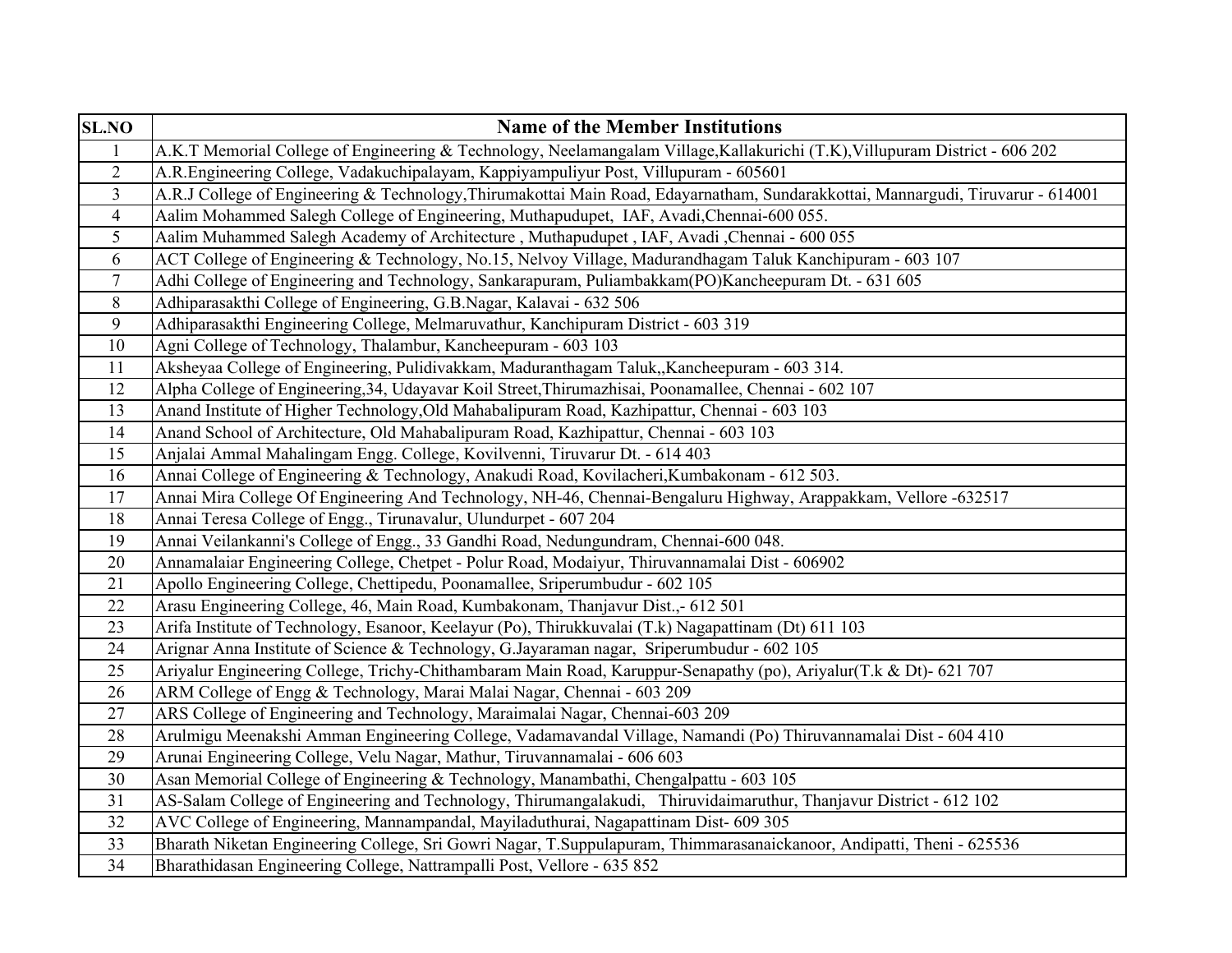| 35     | Bharathiyar Institute of Engineering for Women, Deviyakurichi, Attur Taluk, Salem District - 636 112                   |
|--------|------------------------------------------------------------------------------------------------------------------------|
| 36     | C.A.R.E School of Architecture, Srirangam, Trichy - 620 009.                                                           |
| 37     | C.A.R.E School of Engineering, Srirangam, Trichy - 620 009.                                                            |
| 38     | C.Abdul Hakeem College of Engineering & Technology, Melvisharam - 632 509                                              |
| 39     | C.S.I. Institute of Technology, Thovalai, Kanyakumari Dt. - 629 302                                                    |
| 40     | Cape Institute of Technology, Rajakrishnapuram Post, Radhapuram Taluk, Tirunelveli - 627114                            |
| 41     | Cauvery College of Engineering & Technology, Trichy - 639 103                                                          |
| 42     | Chendhuran College of Engineering and Technology, Pudukkottai - 622 507                                                |
| 43     | Chendu College of Engineering and Technology, Mudukarai-Pavinjur Road, Madhuranthakam (Tk), Kanchipuram Dist - 603 311 |
| 44     | Chennai Academy of architechture and design, 516, Kannigaipair Village, Uthukottai (Tk), Thiruvallur (Dt)-601 102      |
| 45     | Chennai Institute of Technology, Sarathy Nagar, Nandhambakkam (PO) Kundrathur, Chennai - 600069                        |
| 46     | Christ the King Engineering College, Chikkarampalayam(PO), Karamadai, Coimbatore-641104.                               |
| 47     | Christian College of Engineering & Technology, Oddanchathram - 624 619                                                 |
| 48     | CK Engineering College, Chellangkuppam, Cuddalore - 607 003                                                            |
| 49     | CMS College of Engineering, C M S Nagar, Eranapuram, Namakkal(Dt.), Pin - 637003                                       |
| 50     | Coimbatore Institute of Technology, Avinashi Road, Peelamedu, Coimbatore - 641014                                      |
| 51     | DA Vinci School of Design and Architecture, Rajiv Gandhi Salai, Karapakkam, Chennai - 600 097                          |
| 52     | Dhaanish Ahmed College of Engineering, Vanchuvancherry, Padappai, Chennai - 603 101                                    |
| 53     | Dhanalakshmi College of Engineering, Varadarajapuram PO, Chennai - 601 301                                             |
| 54     | Dhanalakshmi Srinivasan College of Engg. and Technology, Mamallapuram, Chennai - 603 104                               |
| 55     | Dhanalakshmi Srinivasan College of Engineering, Thuraiyur Road Perambalur - 621 212.                                   |
| 56     | Dhanalakshmi Srinivasan College of Engineering, NH-47, Palakkad Main Road, Pichanur, Coimbatore-641105                 |
| 57     | Dhanalakshmi Srinivasan Engineering College, Perambalur - 621 212                                                      |
| 58     | Dhanalakshmi Srinivasan Institute Of Research and Technology Siruvachur, Perambalur - 621 113.                         |
| 59     | Dhanalakshmi Srinivasan Institute of Technology, Samayapuram, Tiruchirappalli - 621 112.                               |
| 60     | DMI College of Engineering, Nazarethpet PO, Chennai - 602 103                                                          |
| 61     | Dr. Mahalingam College of Engineering and Technology, Udumalai Road, Annamalai Nagar, Pollachi - 642 003               |
| 62     | Dr.Naavalar Nedoonchezhiyan College of Engg., Thozhudur - 606 303                                                      |
| 63     | Dr.Nagarathinam's college of engineering, Anathagoundampalayam, Rasipuram (Tk), Kumarapalayam - 637505                 |
| 64     | Dr. Sivanthi Aditanar College of Engineering, Tiruchendur - 628 215                                                    |
| 65     | E.S. College of Engineering & Technology, Villuppuram - 605 602                                                        |
| 66     | EASA College of Engineering and Technology, Palakkad Main Road, Coimbatore- 641105                                     |
| 67     | Easwari Engineering College, Ramapuram, Chennai - 600 089                                                              |
| 68     | Edayathangudy G.S.Pillay Engineering College, Old Nagore Road, Thethi village, Nagapatinam - 611 002                   |
| 69     | Elizabeth College of Engineering and Technology, Annamangalam, Veppanthattai(Tk), Perambalur(Dt)- 621 102              |
| $70\,$ | Fatima Michael College of Engg. & Tech., Senkottai Village, Madurai - 625 020.                                         |
| 71     | G.K.M College of Engineering & Technology, Mappedu Road, Chennai - 600 063                                             |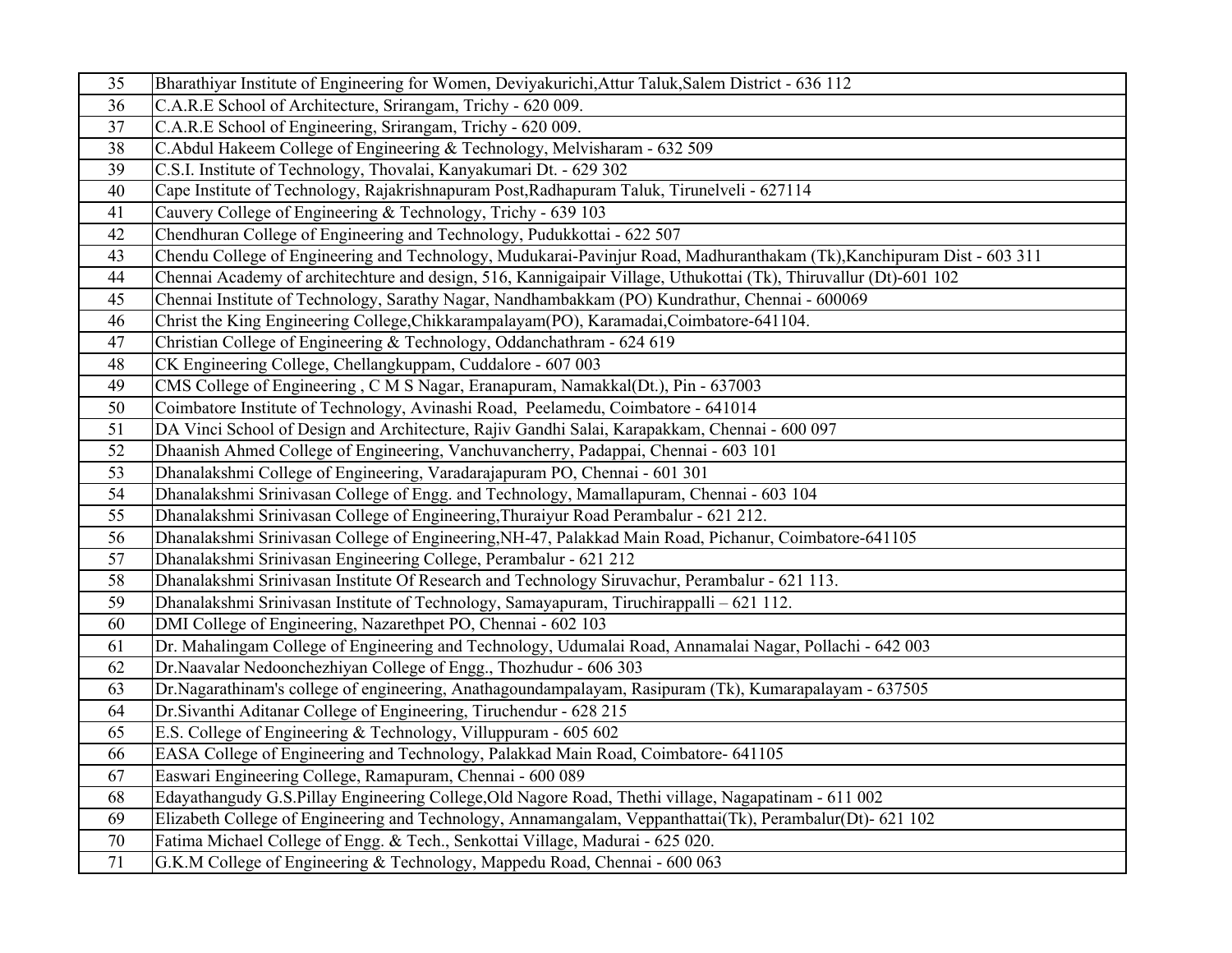| 72              | Ganadipathy Tulsi's Engineering College, Kaniyampadi, Vellore - 632 102                                    |
|-----------------|------------------------------------------------------------------------------------------------------------|
| 73              | Ganapathy Chettiaar College of Engg. & Technology,, Melakavanur, Ramanathapuram - 623 706                  |
| 74              | GGR College of Engineering, Perumugai, Vellore - 632 009                                                   |
| 75              | Global Institute of Engineering & Technology, Melvisharam, Vellore                                         |
| 76              | Gojan School of Business & Technology, Alamathy, Chennai - 600 052                                         |
| 77              | GRT Institute of Engineering And Technology, Tiruttani - 631 209                                           |
| 78              | Hindusthan School of Architecure, Othakkalmandapam, Coimbatore - 641032                                    |
| 79              | Hindusthan College of Engineering and Technology, Othakkalmandapam, Coimbatore - 641032                    |
| 80              | Hindusthan Institute of Technology, Othakkalmandapam, Coimbatore - 641032                                  |
| $\overline{81}$ | I.F.E.T. College of Engineering, Valavanur Post, Villupuram - 605 108                                      |
| 82              | Idhaya Engg. College for Women, Chinna Salem, Villupuram Dt. - 606 201                                     |
| 83              | Imayam College of Engineering, Kannanur Post, Thuraiyur Taluk, Trichy District - 621 010                   |
| 84              | Indira Gandhi College of Engineering & Technology, Kancheepuram Dt. - 603 101                              |
| 85              | Indira Institute of Engg. And Tech., VGR Nagar, Pandur, Thiruvallur - 631 203                              |
| 86              | Indra Ganesan College of Engineering, Manikandam, Trichy - 620012                                          |
| 87              | Infant Jesus College of Engineering, Kamaraj Nagar, Keelavallanadu, Thoothukudi - 628 851                  |
| 88              | J.J.College of Engineering & Technology, Ammapettai, Trichy - 620 009                                      |
| 89              | Jagannath Institute of Technology, Thandalam Village, Thiruporur, Kancheepuram Dt. - 603 110               |
| 90              | Jansons Institute of Technology, Karumathampatti, Coimbatore - 641 659                                     |
| 91              | Jawahar Engineering College, Saligramam, Chennai - 600 093                                                 |
| 92              | Jawahar School of Architecture Planning and Design, 54, K. K. Road, Saligramam, Chennai - 600 093          |
| 93              | Jaya College of Engineering & Technology, Parivakkam, Chennai - 600 056                                    |
| 94              | Jaya Engineering College, Tiruninravoor, Chennai - 602 024                                                 |
| 95              | Jaya Institute of Technology, Kanchipadi PO, Tiruvallur Dt. - 631 204                                      |
| 96              | Jaya Sakthi Engineering College, Chennai - 600017                                                          |
| 97              | Jayamatha Engineering College, Aralvaimozhi - 629 301                                                      |
| 98              | Jayaram College of Engg. & Technology, Karattampatti, Tiruchirapalli - 621 014                             |
| 99              | Jei Mathajee College of Engineering, Kanchipuram - 631 552                                                 |
| 100             | Jeppiaar Engineering College, Old Mamallapuram Road, Chennai - 600 119                                     |
| 101             | Jeppiaar Institute of Technology, Jeppiaar Nagar, Kunnam Village, Sriperumpudur, Kanchipuram - 631 604. TN |
| 102             | Jeppiaar Maamallan Insititute of Technology, Sriperumbudur - 602 105                                       |
| 103             | Jeppiaar S.R.R. Engineering College, Old Mamallapuram Road, Chennai - 603 103                              |
| 104             | Jerusalem College of Engineering, Pallikaranai, Chennai - 601 302                                          |
| 105             | JNN Institute of Engineering, 90, Ushaa Garden, Kannigaipair, Thiruvallur Dt. - 601 102                    |
| 106             | K.C.G College of Technology, Rajiv Gandhi Salai, OMR Road, Karapakkam, Chennai - 600097                    |
| 107             | K.K.C. College of Engineering & Technology, Jayankondam, Ariyalur - 621 802                                |
| 108             | K.L.N.College of Engineering, Pottalpalyam - 630 612                                                       |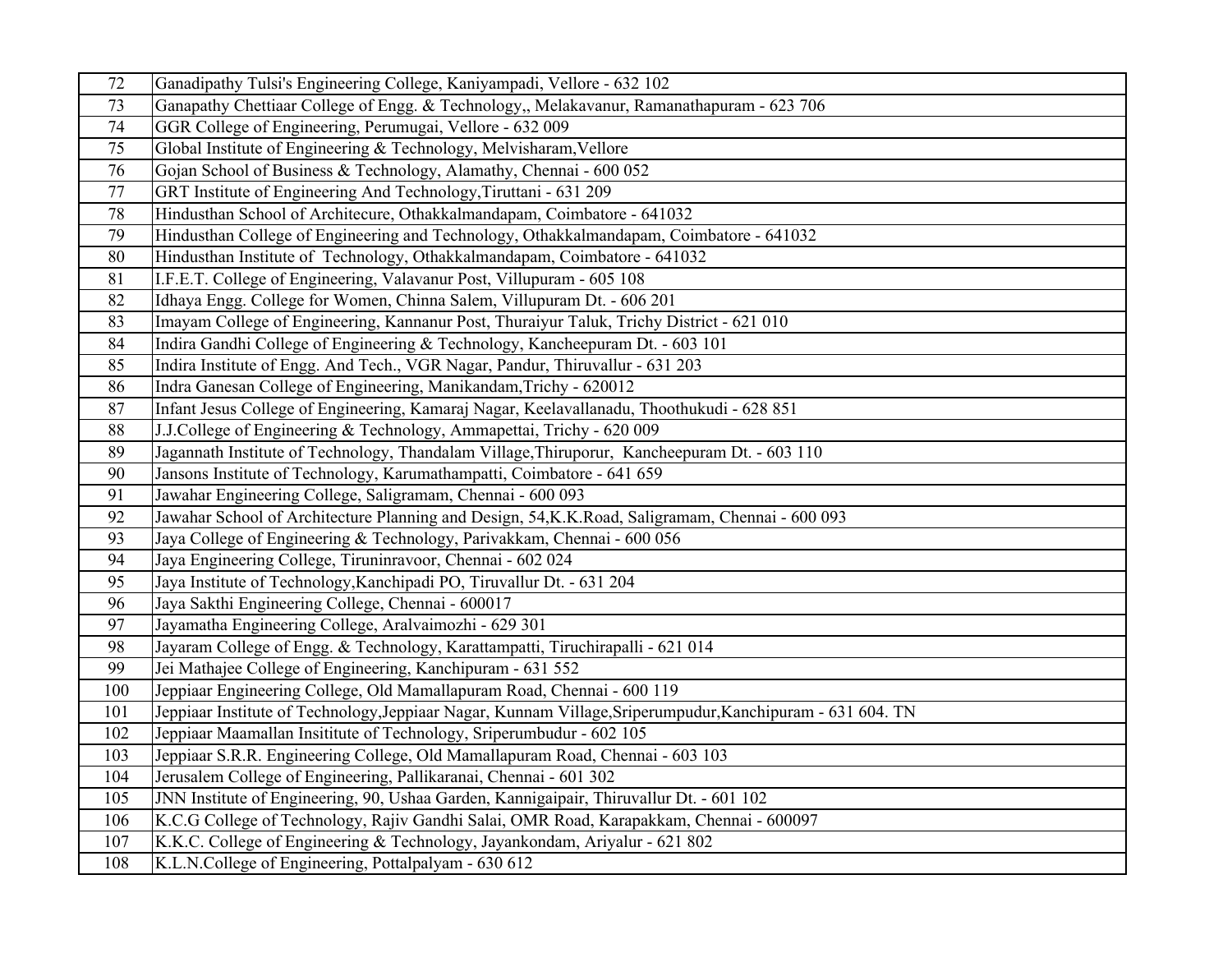| 109 | K.L.N.College of Information Technology, Pottalpalayam - 630 611                                             |
|-----|--------------------------------------------------------------------------------------------------------------|
| 110 | K.Ramakrishnan College of Technology, Samayapuram, Trichy - 621 112                                          |
| 111 | K.Ramakrishnan Engineering College, Samayapuram, Trichy                                                      |
| 112 | K.S.K.College of Engineering and Technology, Thanjavur Main road, Darasuram Post, Kumbakonam - 612702        |
| 113 | Kamaraj College of Engineering & Technology, Virudhunagar - 626 001                                          |
| 114 | Kanchi Pallavan Engineering College, Iyyangar Kulam Post, Kolivakkam, Kanchipuram - 631502                   |
| 115 | Karaikudi Institute of Technology & karaikudi Institute of Management , Thalakkavur, KKDI - 630 307.         |
| 116 | Karpaga Vinayaga College of Engg. and Technology, Madhuranthagam Taluk - 603 308                             |
| 117 | Karpagam College of Engineering, S.F.NO.758, 759, 760, Othakkal Mandabam, Coimbatore - 641 032               |
| 118 | Karpagam Institute of Technology, L&T By-Pass Road, Bodipalayam (Post), Coimbatore - 641 105                 |
| 119 | King College of Technology, Nallur, Pudupatty Post, Namakkal - 637 020                                       |
| 120 | Kings College of Engineering, Pudukottai Dt. - 613 303                                                       |
| 121 | Kings Engineering College, Irungattukottai, Sriperumbudur - 602 105                                          |
| 122 | Kingston Engg. College, Christianpet Village, Vellore district - 632 059                                     |
| 123 | Kongunadu College of Engg. & Tech., Thottiam, Trichy Dt. - 620 024                                           |
| 124 | KPR Institute of Engineering and Technology, Arasur, Coimbatore - 641 407                                    |
| 125 | Krishnasamy college of Engg. & Technology, Cuddalore - 607 109                                               |
| 126 | KRS College of Engineering, Elangadu, Vandavasi, Tiruvannamalai - 604 408                                    |
| 127 | Kumaran Institute of Technology, Kollatti, Minjur, Chennai - 601 203                                         |
| 128 | Kurinji College of Engineering & Technology, Manapparai - 621 307                                            |
| 129 | Latha Mathavan Engg. College, Madurai - 625 307                                                              |
| 130 | Lord Venkateshwara Engineering College, Walajabad - 631 605                                                  |
| 131 | Lourdes Mount College of Engineering and Technology, Mullangana Vilai, Nattalam, Kanyakumari (Dt) - 629 195  |
| 132 | Loyola Inst. of Technology, Palanchur, Kanchipuram Dist - 602 103                                            |
| 133 | Loyola Institute of Technology and Sciece, Thovalai - Rajavoor Road, Thovalai Post, Kanyakumari Dt. - 629302 |
| 134 | Loyola-ICAM College of Engineering and Technology, Loyola College, Nungambakkam, Chennai - 600 034           |
| 135 | M.A.M. College of Engineering, Siruganur, Trichy - 621 105                                                   |
| 136 | M.A.M. School of Architecture, Trichy - 621 105                                                              |
| 137 | M.A.M. School of Engineering, Trichy - Chennai Trunk Road, Siruganur, Trichy - 621 105                       |
| 138 | M.A.M.College of Engineering & Technology, Tiruchy - Chennai Trunk Road, Siruganur, Trichy - 621 105         |
| 139 | M.I.E.T.Engineering College, Trichy-Pudukkottai road, Tiruchirapalli - 620 007                               |
| 140 | Madha Engineering College, Kundrathur, Chennai - 600 069                                                     |
| 141 | Madha Institute of Engineering & Technology, Chennai - 600122                                                |
| 142 | Madurai Institute of Engineering & Technology, Manamadurai Taluk, Sivagangai District - 630 611              |
| 143 | Mahabarathi Engineering College, Viluppuram district                                                         |
| 144 | Mahalakshmi Engineering College ,Tiruchirappalli - 621 213                                                   |
| 145 | Mahath Amma Institute of Engineering and Technology, Ariyur Mathiyanaloor Post, Pudukkottai - 622101         |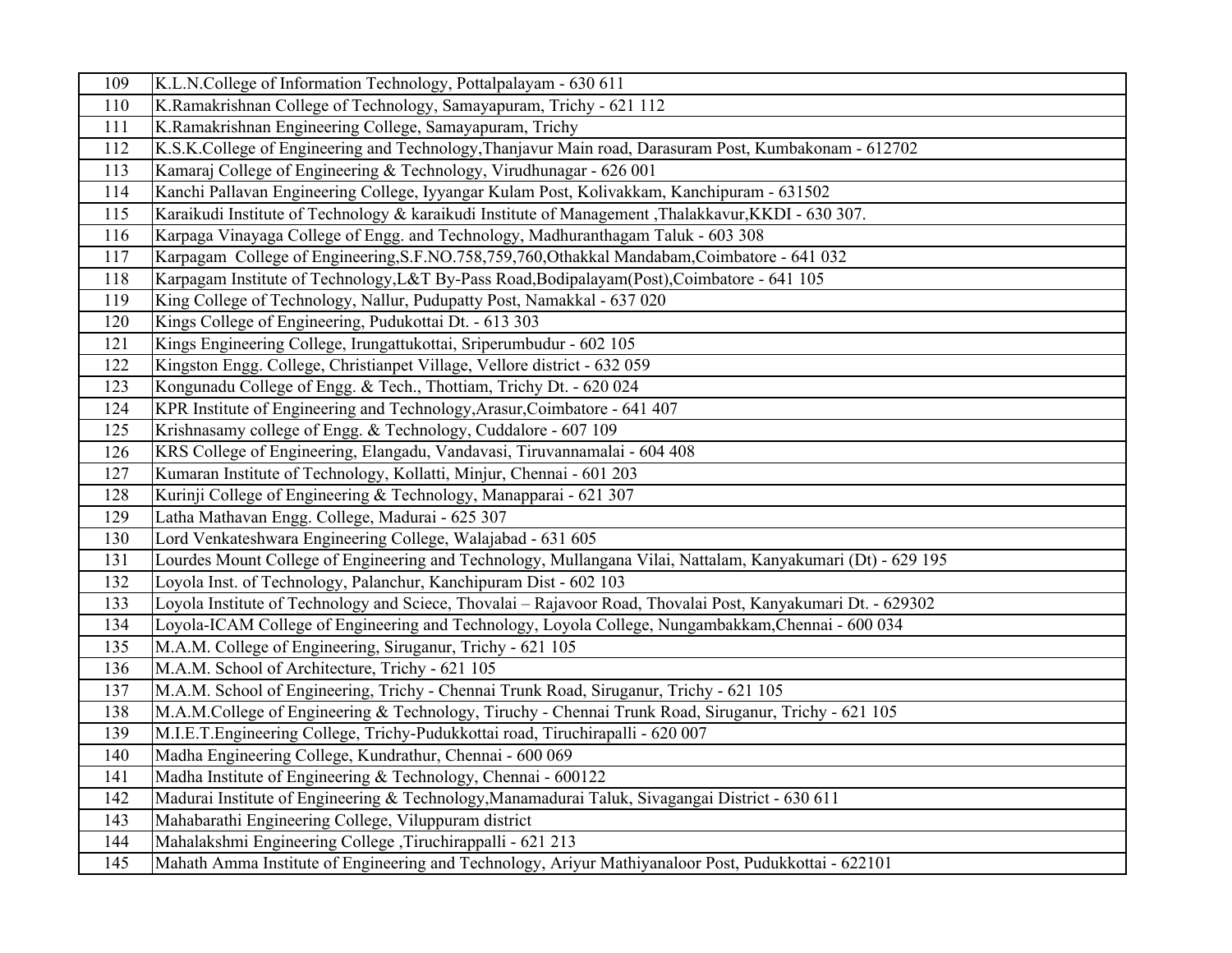| 146 | Mailam Engineering College, Mailam, Tindivanam - 604 304                                                                    |
|-----|-----------------------------------------------------------------------------------------------------------------------------|
| 147 | Mangayarkarasi College of Engineering, 1st Street, Mangayarkarasi Nagar, Paravai, Madurai - 625 402                         |
| 148 | MAR College of Engineering and Technology, Boothakudi, Rasanaikenpatty Post, Pudukkottai Dist - 621316                      |
| 149 | MARG Institute of Design & Architecture Swarnabhoomi(MIDAS), East Coast Road, Chennai - 603305                              |
| 150 | McGAN'S Ooty School of Architecture, 5/635, Perar, Kothagiri Road, Mynala Post, The Nilgiris - 643 002                      |
| 151 | MEASI Academy of Architecture, Association Gardens, 87, Peters Road, Royapettah, Chennai - 600 014                          |
| 152 | Meenakshi College of Engineering, K K Nagar, Chennai - 600 078                                                              |
| 153 | Meenakshi Ramaswamy Engineering College, Thathanur(Po), Ariyalur - 621 804.                                                 |
| 154 | Meenakshi Sundararajan Engineering College, Kodambakkam, Chennai - 600 024                                                  |
| 155 | Misrimal Navajee Munoth Jain Engineering College, Thorapakkam, Chennai - 600 096                                            |
| 156 | Misrimal Navajee Munoth Jain School of Architecture, Rajiv Gandhi Salai, Jothi Nagar, Thorapakkam, Chennai - 600 097        |
| 157 | MMES Academy of Architecture, Melvisharam, Vellore - 632 509                                                                |
| 158 | MNSK College of Engineering, Vallathirakottai post, Alangudi Tk, Pudukottai - 622305                                        |
| 159 | Mohamed Sathak A J Academy of Architecture, IT Highway, Egattur, Kancheepuram District - 603 103                            |
| 160 | Mohamed Sathak A.J.College of Engineering, Egattur, Kancheepuram - 603 103                                                  |
| 161 | Mohamed Sathak Engineering College, Kilakarai - 623 806                                                                     |
| 162 | Mookambigai College Of Engineering, Pudukottai - 622 502                                                                    |
| 163 | Mother Terasa College of Engineering and Technology, Mettusalai, Illuppur, Pudukkottai dist. - 622 102                      |
| 164 | Mount Zion College of Engineering and Technology, Pudukottai - 622 507                                                      |
| 165 | MRK Institute of Technology, Kattumannarkoil, Cuddalore District - 608 301                                                  |
| 166 | N.P.R.College of Engg. & Technology, Natham, Dindigul - 624 401                                                             |
| 167 | Nadar Sarsawathy college of Engineering and Technology, Vadapudupatti, Theni-625 531.                                       |
| 168 | Nandha College of Technology, Erode - 638 052                                                                               |
| 169 | Nandha Engineering College, Perundhurai, Erode - 638 052                                                                    |
| 170 | Narasu's Sarathy Institute of Technology, Omalure(TK), Salem - 636 305                                                      |
| 171 | Nelliyandavar Institute of Technology, Nerunjikotai, Pudhupalayam, Ariyalur (T.k), Ariyalur (D.t) - 621 704                 |
| 172 | New Prince Shri Bhavani College of Engg. & Tech., Gowrivakkam, Chennai - 600 073                                            |
| 173 | OASYS Institute of Technology, Pulivalam Village, Musiri Taluk, Trichy - 621 006                                            |
| 174 | Oxford Engineering College, Trichy                                                                                          |
| 175 | Oxford College of Engineering, Venmani Village, Karaipoondi Post, Thiruvannamalai District - 606 803                        |
| 176 | PR Engineering College, Vallam, Thanjavur - 613 403                                                                         |
| 177 | P.B College of Engineering, Irungkattukottai, Kancheepuram Dt. - 602 105                                                    |
| 178 | P.P.G Institute of Technology, Vilankurichi to Sathy Road Link Road, Saravanampatti P.O., Vilankurichi, Coimbatore - 641035 |
| 179 | P.S.G. College of Technology, Avinashi Rd, Peelamedu, Coimbatore - 641004                                                   |
| 180 | P.S.G.Institute of Technology and Applied Research, Avinashi Rd, Peelamedu, Coimbatore - 641004                             |
| 181 | P.S.V College of Engineering and Technology, Mittaapalli, Balinayanapalli Post, Krishnagiri Dist - 635 108                  |
| 182 | P.T.Lee Chengalvaraya Naicker College of Engg. & Technology, Kancheepuram - 631 502                                         |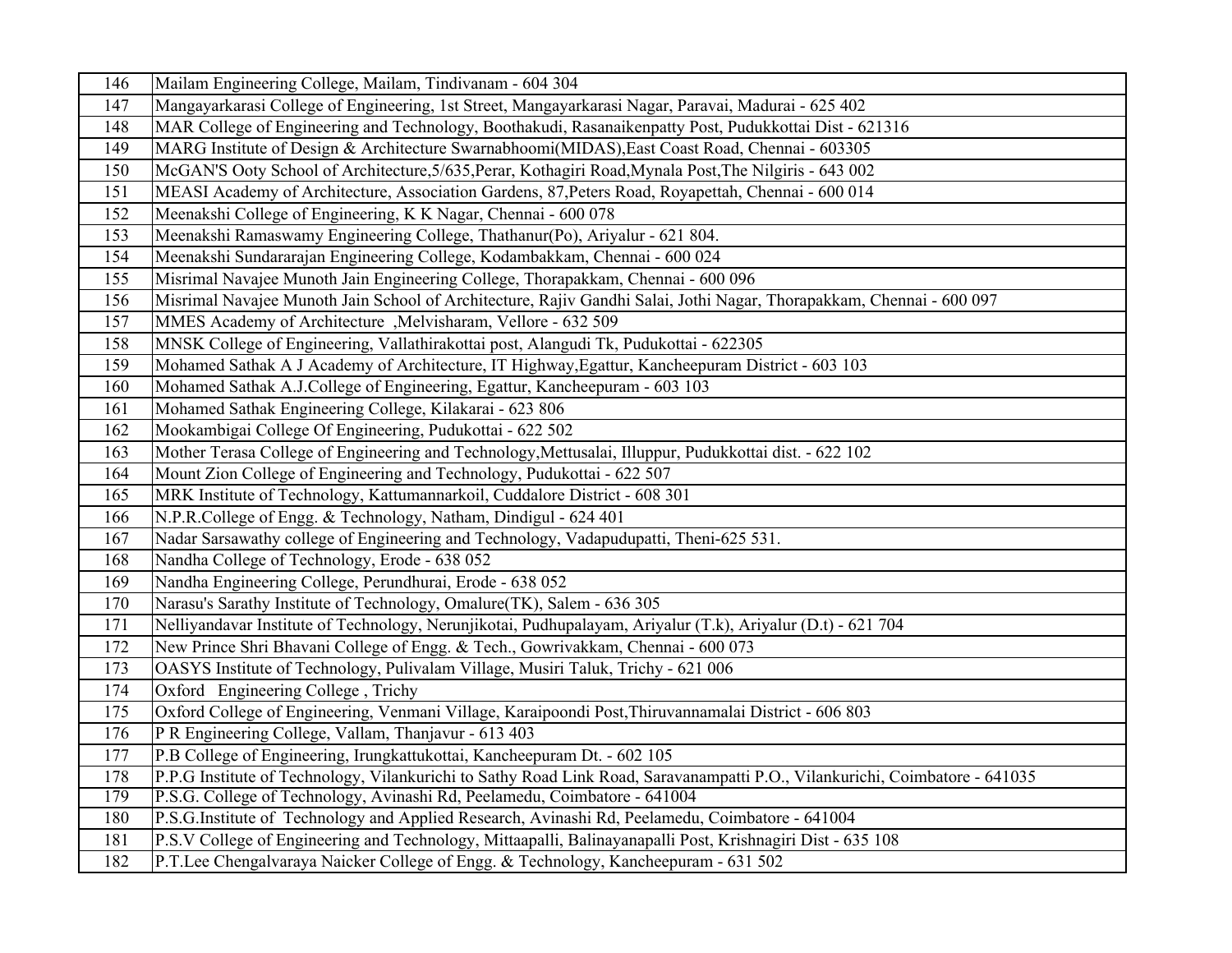| 183 | P.T.R College of Engineering & Technology, Madurai - 625 008                                      |
|-----|---------------------------------------------------------------------------------------------------|
| 184 | Paavai College of Engineering, Paavai Nagar, NH-7, Patchal - 637 018.                             |
| 185 | Paavai College of Technology, Nh-7, Salem-Namakkal Main Road, Pachal, Namakkal-637018             |
| 186 | Paavai Engineering College, Paavai Nagar, NH-7, Patchal - 637 018.                                |
| 187 | Pallavan College of Engineering, Thimmasamudhram, Kancheepuram - 631 502                          |
| 188 | Pandian Saraswathi Yadav Engineering College, Thirumansolai post, Sivagangai - 630 561            |
| 189 | Panimalar Engineering College, Nazarethpettai, Chennai - 602 103                                  |
| 190 | Panimalar Institute of Technology, Nazarethpettai, Chennai - 602 103                              |
| 191 | Pannai College of Engineering and Technology, Sivagangai Dist - 630 561                           |
| 192 | Papni School of Architecture, Keeranallur Village, Sriperumbudur - 602 108                        |
| 193 | Parisutham Institute of Technology and Science, Thanjavur - 613 006                               |
| 194 | Park College Of Engineering and Technology, Karumathampatti, Coimbatore 641659                    |
| 195 | Park College of Technology, Prema Ravi Nagar, Karumathampatti, Coimbatore 641659                  |
| 196 | Park Institute of Architecture, Kaniyur, Coimbatore -641659                                       |
| 197 | Pavendar Bharathidasan College of Engg., and Technology, Mathur, Tiruchy - 620 024                |
| 198 | PERI Institute of Technology, Mannivakkam, Kancheepuram District - 600 048                        |
| 199 | PMR Engineering College, Maduravoyil, Tiruvallur - 600 095                                        |
| 200 | Podhigai College of Engineering & Technology, Adiyur post, Salem Main Road,, Tirupattur - 635 601 |
| 201 | Ponnaiya Ramajayam College of Engineering and Technology, Vallam, Thanjavur District - 613 403    |
| 202 | Prathyusha Engineering College, Aranavayal Kuppam Village, Tiruvallur Dt. - 602 025.              |
| 203 | Prince Dr.K.Vasudevan College of Engineering and Technology, Ponmar, Chennai - 600 048            |
| 204 | Prince Sri Venkateshwara Padmavathy Engineering College, Chennai - 600 048                        |
| 205 | Priyadarshini Engineering College, Vaniyambadi - 635 751                                          |
| 206 | PSNA College of Engineering & Technology, Dindigul - 624 622                                      |
| 207 | R.M.D.Engineering College, Gummidipoondi - 601 206                                                |
| 208 | R.M.K.College of Engineering and Technology, Gumidipoondi - 601 206                               |
| 209 | R.M.K.Engineering College, Gummidipoondi - 601 206                                                |
| 210 | Rajalakshmi Engineering College, Thandalam, Thandalam - 602 105                                   |
| 211 | Rajalakshmi Inst. of Tech., Kuthampakkam post - 602 107                                           |
| 212 | Rajalakshmi School of Architecture, Thandalam, Chennai - 602 105                                  |
| 213 | Rajiv Gandhi College of Engineering, Nemili, Sriperumbudur - 602 105                              |
| 214 | Ranipettai Engineering College, Walajapet Tk., Vellore Dt. - 632 513                              |
| 215 | Roever College of Engineering & Technology, Elambalur, Perambalur - 621 212                       |
| 216 | Roever Engineering College, Elambalur, Perambalur - 621 212                                       |
| 217 | RRASE College of Engg., Vanchuvancjerry Village                                                   |
| 218 | RVS College of Engineering, R.V.S. Nagar, Karur Road, Dindigul - 624005                           |
| 219 | RVS Educational Trust's Group of Institutions, R.V.S. Nagar, Karur Road, Dindigul - 624005        |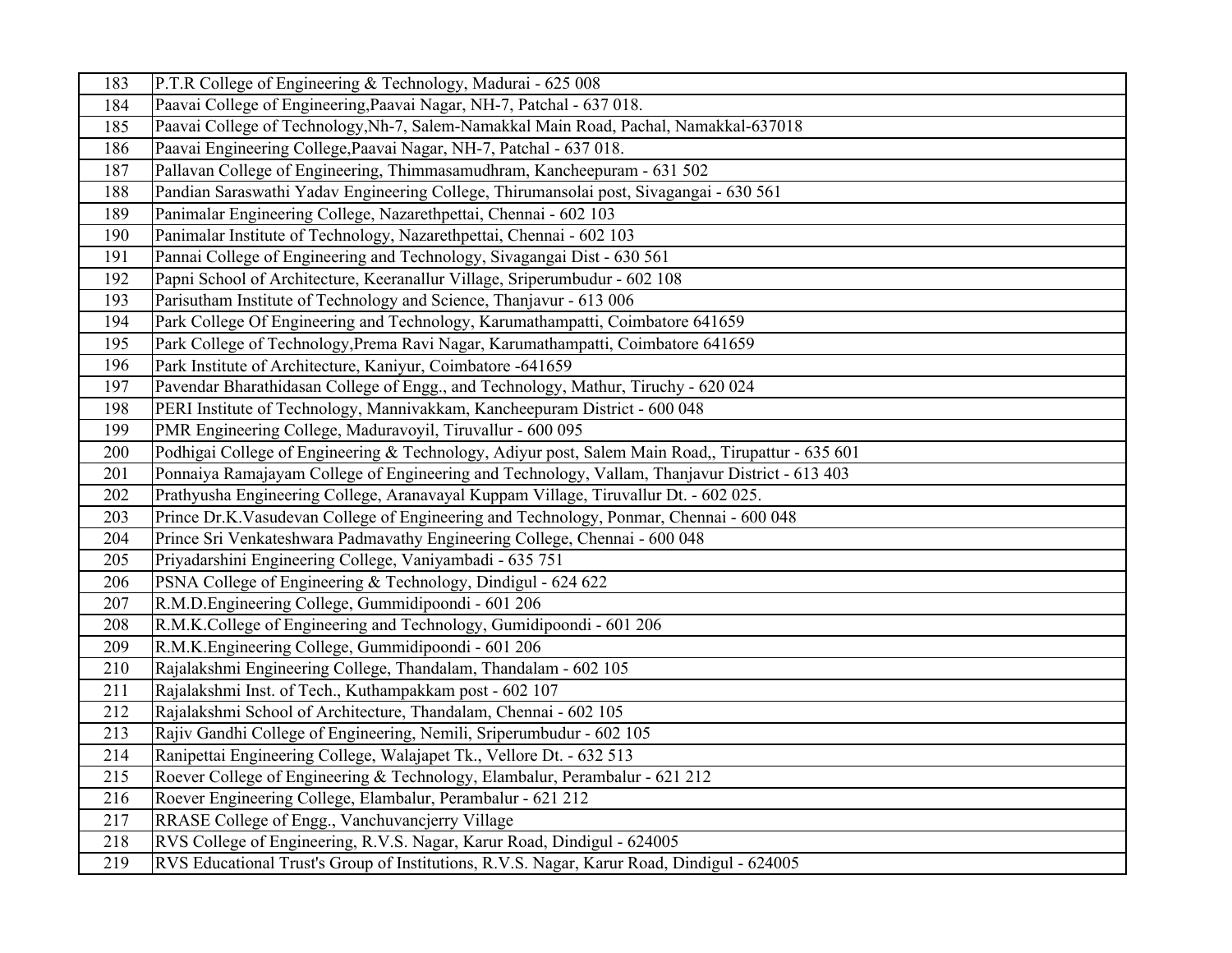| 220 | RVS KVK School Of Architecture Inamkulathur Tiruchirappalli - 621 303                                                   |
|-----|-------------------------------------------------------------------------------------------------------------------------|
| 221 | RVS Padhmavathy College of Engineering and Technology, Thiruvallur - 517 588                                            |
| 222 | RVS Padmavathi School of Architecture, Thiruvallur-517 588                                                              |
| 223 | S S M College of Engineering, Komarapalayam, Namakkal - 638 183                                                         |
| 224 | S S M Institute of Engineering And Technology, Kuttathupatti, Sindalagundu post, Dindigul -624 002.                     |
| 225 | S.A.Engineering College, Thiruverkadu, Chennai - 600 077                                                                |
| 226 | S.K.R.Engineering College, Poonamallee, Chennai - 602 103                                                               |
| 227 | S.R.I College of Engineering and Technology, Melmaruvathur Road, Birudur, Vandavasi, Thiurvannamalai District - 604 408 |
| 228 | Sacs- M.A.V.M.M. Engineering College, Madurai - 625301                                                                  |
| 229 | Sakthi Mariamman Engineering College, Thandalam, Chennai - 602 105                                                      |
| 230 | SAMS College of Engineering and Technology, No. 82, Panapakkam, Chennai - 601 102                                       |
| 231 | Sapthagiri College of Engineering, Periyanahalli, Dharmapuri-635 205                                                    |
| 232 | Saranathan College of Engineering, Tiruchy - 620 012                                                                    |
| 233 | Saraswathi Velu College of Engineering, Sholingur, Vellore - 631 102                                                    |
| 234 | Saraswathy College of Engineering & Technology, Olakkur, Dinidivanam - 604 307                                          |
| 235 | Saveetha Engineering College, Thandalam, Kanchipuram - 602 105                                                          |
| 236 | SBM College of Engineering & Technology, Trichy Road, Thamaraipadi, Dindigul - 624 005                                  |
| 237 | Sembodai Rukmani Varatharajan Engineering College, Sembodai, Nagapattinam District - 614 820                            |
| 238 | Sengunthar College of Engineering, Sakthinaickenpalayam, Tiruchengode, Namakkal - 637 205.                              |
| 239 | Sengunthar Engineering College, Kosavampalayam, Kumaramangalam post, Tiruchengode - 637 205                             |
| 240 | Shanmuganathan Engineering College, Arasampatti, Pudukottai Dt. - 622 507                                               |
| 241 | Shivani Engineering College, Ammapettai, Tiruchirapalli - 620 009.                                                      |
| 242 | Shree Motilal Kanhaiyalal Fomra Institute of Technology, Kelampakkam, Chennai - 603103                                  |
| 243 | Shri Andal Alagar College of Engg., Mamandur - 603 111                                                                  |
| 244 | Shri Angalamman College of Engineering & Technology, Siruganoor, Tiruchy - 621105                                       |
| 245 | Shri Sapthagiri Institute of Technology, No.381, Ocheri Post, Arakkonam Taluk, Vellore District - 632 351               |
| 246 | Shri Sitheswarar Engineering College, Kalavai Road, Poongodu, Arcot, Vellore District - 632 503                         |
| 247 | Sir Issac Newton College of Engineering and Technology, Papakoil, Nagapattinam - 611102                                 |
| 248 | SKP Engineering College, Somasipadi, Chinnakangiyanur, Tiruvannamalai - 606 611                                         |
| 249 | SMR East Coast College of Engg & Tech, Peravurani(T.k), Thanjavur(Dt)-614612                                            |
| 250 | SNS College of Engineering, SNS Kalvi Nagar, Kurumbapalayam (Po), S.S.Kulam (via) Coimbatore - 641 107.                 |
| 251 | SNS College of Technology, SNS Kalvi Nagar, Vazhiyampalayam, Saravanampatti Post, Coimbatore - 641 035,                 |
| 252 | Solamalai College of Engineering, S.V. Raja Nagar, Veerapanjan, Madurai - 625 020                                       |
| 253 | Sree Krishna College of Engineering, Unai Village, Anaicut Post, Vellore - 632 101                                      |
| 254 | Sree Sastha College of Engineering, Chennai - 602 103                                                                   |
| 255 | Sree Sastha Institute of Engineering and Technology, Chembarambakkam - 602103                                           |
| 256 | Sri Aravindar Engineering College, Sedarapet(PO), Vanur(TK) - 605111                                                    |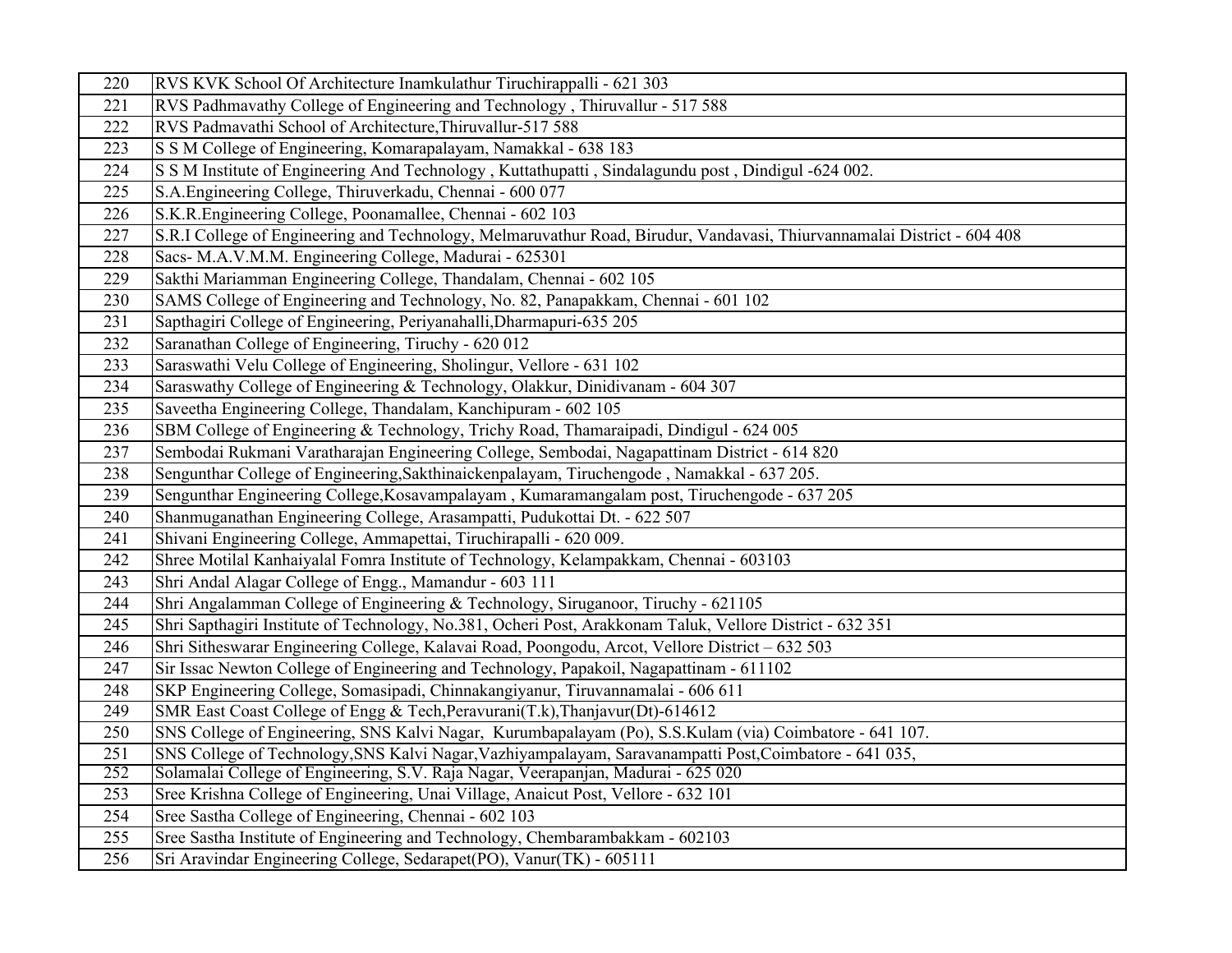| 257 | Sri Balaji Chockalingam Engineering College, Arni - 632 317                                                           |
|-----|-----------------------------------------------------------------------------------------------------------------------|
| 258 | Sri Bharathi Engineering College for women, Pudukkottai - Aranthangi Road, Kaikkurichi, Pudukkottai - 622303          |
| 259 | Sri Jayaram Institute of Engineering & Technology, Elavur, 58N Natham, Gummidipoondi (Tk), Thiruvallur (Dt) - 601 201 |
| 260 | Sri Krishna College of Engineering, Arakkonam, Vellore Dist - 631003                                                  |
| 261 | Sri Krishna Engineering College, Panapakkam, Near Padappai, Via Tambaram, Chennai - 601 301                           |
| 262 | Sri Krishna Institute of Technology, Navaneedam Nagar, Panapakkam, Chennai - 601 301.                                 |
| 263 | Sri Lakshmi Ammal College of Engineering, Tambaram East, Chennai - 600 073                                            |
| 264 | Sri Muthukumaran Institute of Technology, Kundrathur Road, Mangadu, Chennai                                           |
| 265 | Sri Nandhanam College of Engineering & Technology, Tirupattur - 635 601                                               |
| 266 | Sri Rajarajan College of Engineering and Technology, Karaikudi ,Sivaganagai Dt -625601                                |
| 267 | Sri Ramakrishna College of Engineering, Sri Saradha Nagar, Perambalur -621 113                                        |
| 268 | Sri Ramanujar College of Engineering, Kolapakkam, Chennai - 600 048                                                   |
| 269 | Sri Rangapoopathi College of Engineering, Alampoondi, Gingee Taluk, Villupuram Dist - 604 151                         |
| 270 | Sri Renugambal College Of Architecture C.C.Road Ettivadi Polur - 606 907                                              |
| 271 | Sri Sairam Engineering College, West Tambaram, Chennai - 600 044                                                      |
| 272 | Sri Sairam Institute of Technology, West Tambaram, Chennai - 600 044                                                  |
| 273 | Sri Shakthi Insitute of Engineering and Technology, Sri Shakthi Nagar, L&T By-Pass, Coimbatore - 641 062              |
| 274 | Sri Shanmugha College of Engineering and Technology, Pullipalayam, Morur (po), Sankari(Tk), Salem(Dt)- 637 304        |
| 275 | Sri Sivasubramaniya Nadar College of Engineeing, Rajiv Gandhi Salai, Kalavakkam - 603 110                             |
| 276 | Sri Subramanya College of Engineering and Technology, Palani - 624 615                                                |
| 277 | Sri Venkateswara College of Engineering, Pennalur, Sriperumbudur - 602 105                                            |
| 278 | Sri Venkateswara College of Engineering & Technology, Thirupachur - 631 203                                           |
| 279 | Sri Venkateswara College of Technology, Vadakal Village, Pondur Post, Sriperumbudur - 602 105                         |
| 280 | Sri Venkateswara Institute of Science And Technology, Kolundalur, Thiruvallur T.K - 631 203                           |
| 281 | Srinivasan Engineering College, Thuraiyur road, Perambalur                                                            |
| 282 | Sriram Engineering College, Veppampattu - 602 024                                                                     |
| 283 | SRM TRP Engineering College, Irungalur, Mannachanallur Taluk, 621 105                                                 |
| 284 | SRM Valliammai Engineering College, Kattankulathur, Kancheepuram Dt. - 603 203                                        |
| 285 | SRS College of Engineering & Technology, Harur Main Road, Kuppanur, Salem-636 122                                     |
| 286 | St. Anne's College of Engineering and Technology, Anguchettypalayam, Siruvathur, Panruti Taluk - 607 110              |
| 287 | St. Michael College of Engineering & Technology, Kalayarkoil, Sivagangai - 630 551                                    |
| 288 | St. Peters College of Engineering & Technology, Chennai - 600054                                                      |
| 289 | St. Peters School of Architecture, Chennai - 600054                                                                   |
| 290 | St.Joseph college of Engineering, Sriperumbudur - 602105                                                              |
| 291 | St.Joseph College of Engineering & Technology, Thanjavur - 613 403                                                    |
| 292 | St.Joseph's College of Engineering, Jeppiaar Nagar, Rajiv Gandhi Road, Chennai - 600 119                              |
| 293 | St.Joseph's Institute of Technology, Jeppiar Nagar, Old Mamallapuram Road, Chennai -600 119                           |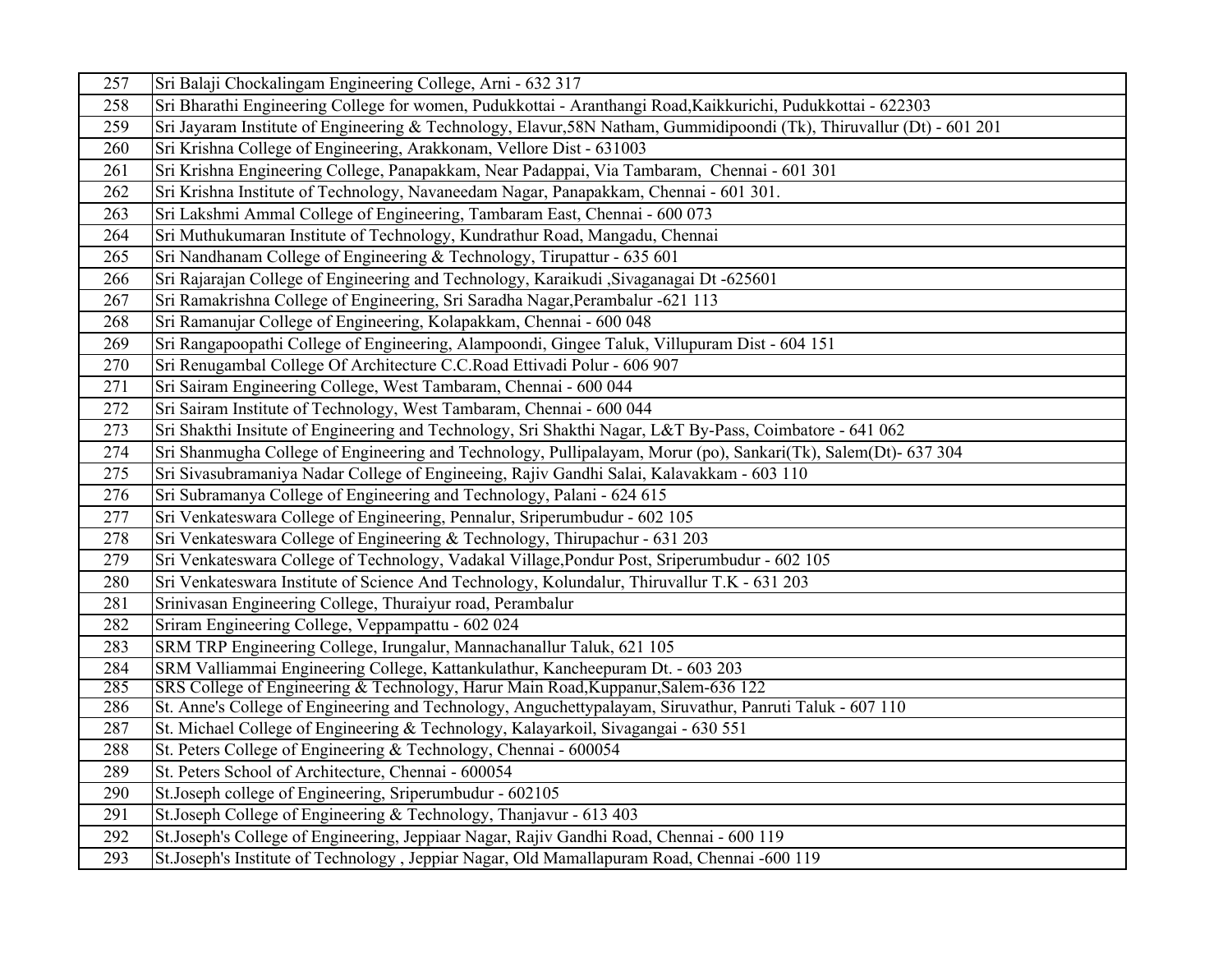| 294 | Star Lion College of Engineering and Technology, Manangorai, Thanjavur - 614 206                                |
|-----|-----------------------------------------------------------------------------------------------------------------|
| 295 | Stella Mary's College of Engineering, Aruthengavilai, Azhikal Post, Kanyakumari Dist-629202.                    |
| 296 | Sudarshan Engineering College, Sathyamangalam, Pudukottai District - 622 501                                    |
| 297 | Sureya College of Engineering, konalai, Tiruchirappalli-621 132.                                                |
| 298 | Surya Group of Institutions, Vikravandi post, Villupuram Dt.                                                    |
| 299 | Surya School of Architecture, Greenways road, Chennai - 600 028.                                                |
| 300 | SVS College of Engineering, Jp Nagar, Arasampalayam, Coimbatore 642109                                          |
| 301 | SVS School of Architecture, Jp Nagar, Arasampalayam, Coimbatore 642109                                          |
| 302 | T.J. Institute of Technology, Karapakkam, Chennai - 600 096                                                     |
| 303 | T.J.S. Engineering College, Peruvoyal Village, Kavaraipettai Post, ThiruvallurDistrict - 601 206                |
| 304 | T.S.M. Jain College of Technology, Melur, Kallakurichi Taluk, Villupuram District - 606 201                     |
| 305 | Tagore Engineering College, Vandalur Post, Chennai - 600 048                                                    |
| 306 | Tamilnadu College of Engineering, Karumathampatti, Coimbatore - 645659                                          |
| 307 | Thangavelu Engineering College, Karapakkam, Chennai - 600 096                                                   |
| 308 | Theni Kammavar Sangam College of Technology, Koduvilarpatti Post, Theni (Dt). - 625 534                         |
| 309 | Thiagarajar College of Engineeirng, Madurai - 625 015                                                           |
| 310 | Thirumalai Engineering College, Kilambi, Kancheepuram Dt. - 631 551                                             |
| 311 | Thiruvalluvar College of Engineering and Technology, Vandavasi - 604 505                                        |
| 312 | TIPS School of Architecture, Karuvalur Road, SS Kulam, Coimbatore - 641107                                      |
| 313 | Trichy Engineering College, Somu nagar, Konalai, Trichy - 621 132                                               |
| 314 | V.R.S. College of Engineering & Technology, Arasur, Villupuram Dt. - 607 107                                    |
| 315 | V.S.B. College of Engineering Technical Campus, Ealur Pirivu, Solavampalayam(po),Pollachi, coimbatore - 642 109 |
| 316 | V.S.B. Engineering college, Karudayampalayam, Karur-639 111.                                                    |
| 317 | Vaigai College of Engineering, 4/347, Aravinth Nagar 3rd Street, Thirunagar, Madurai 625 006                    |
| 318 | Vandayar Engineering College, Pulavarnatham Post, Mariamman Kovil (via), Thanjavur - 613 501                    |
| 319 | Vedhantha Institute of Technology NH-45, Padur, Ulundurpet Tk, Villupuram District-606 115                      |
| 320 | Veerammal Engineering College, P.VP Nagar, K.Singarakottai(po), Dindigul District - 624 708                     |
| 321 | Vel Tech, Avadi, Chennai - 600 062.                                                                             |
| 322 | Vel Tech High Tech Dr.Rangarajan Dr.Sakunthala Engineering College, Avadi, Chennai - 600 062                    |
| 323 | Vel Tech Multi Tech Dr.Rangarajan Dr.Sakunthala Engineering College, Avadi, Chennai - 600 062.                  |
| 324 | Velammal College of Engineering & Technology, Viraganoor, Madurai - 625009                                      |
| 325 | Velammal Engineering College, Velammal Nagar, Ambattur -Red hills Road, Chennai - 600 066.                      |
| 326 | Velammal Institute of Technology, Panchetti, Tiruvallur Dist - 601204                                           |
| 327 | Vetri Vinayaha College of Engineering & Technology, Tholurpatti, Thottiam, Trichy District - 621 215            |
| 328 | Vi Institute of Technology, 96-Sirukundram village, Chengalpet Taluk, Kancheepuram - 603 108                    |
| 329 | Vickram College of Engineering, Sivagangai District                                                             |
| 330 | Vidya Vikas College of Engineering and Technology, Varahoorampatti, Kootapalli, Thiruchengode - 637 214         |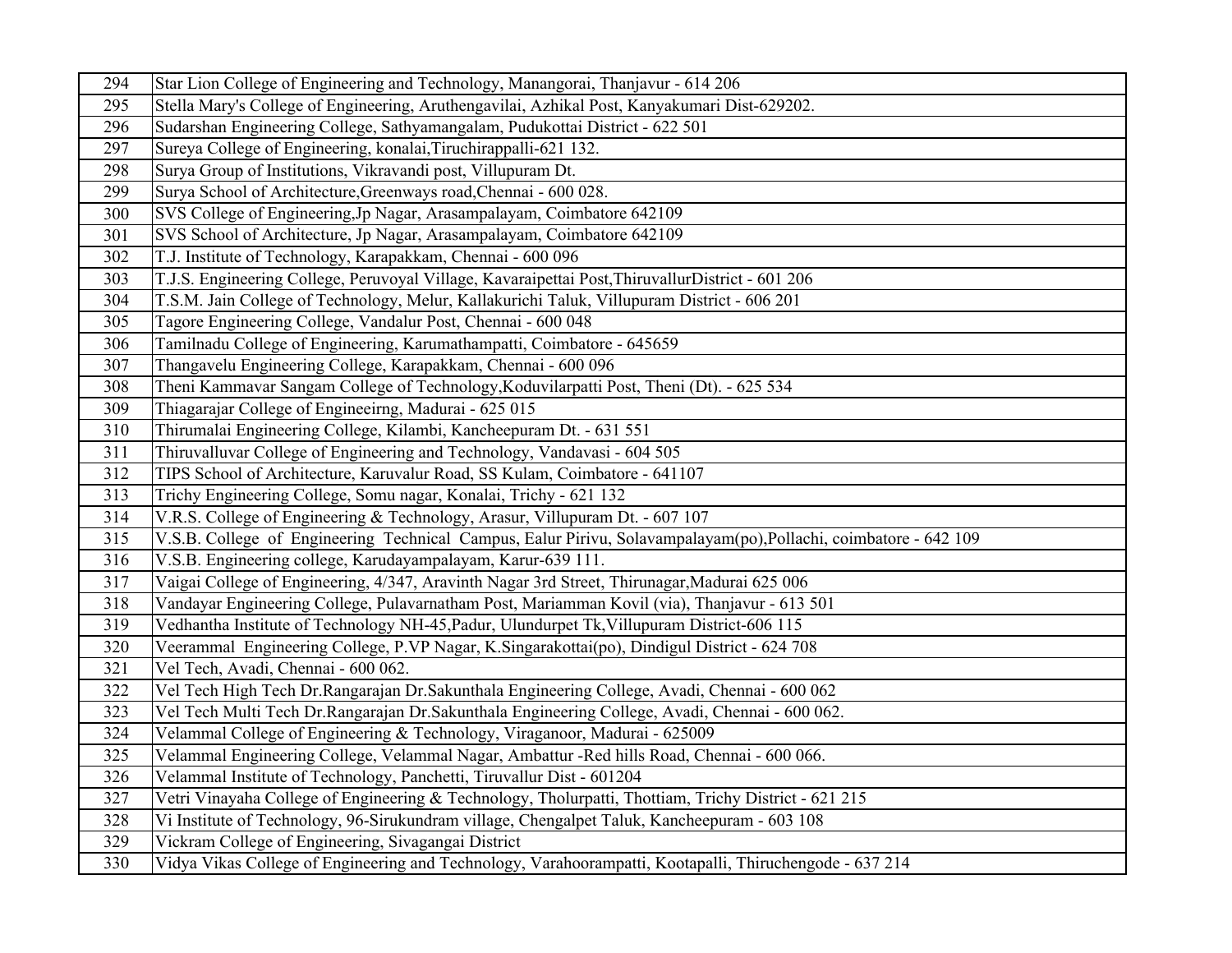| 331 | Vins Christian College of Engineering, Nagercoil - 629 807                                              |
|-----|---------------------------------------------------------------------------------------------------------|
| 332 | Vins Christian Womens College of Engineering, Vins Nagar, Chunkankadai, Nagercoil - 629 807             |
| 333 | Vivekanandha College of Engineering for Women, Elayampalayam, Namakkal - 637205                         |
| 334 | Vivekanandha College of Technology for Women, Kumaramangalam, Namakkal - 637 205.                       |
| 335 | VKS College of Engineering & Technology, Desiyamangalam, Krishnarayapuram Tk, Karur district- 639 120   |
|     | ARTS, SCIENCE & MANAGEMENT COLLEGES                                                                     |
| 336 | Adaikala Matha College, Arun Nagar, Vallam, Thanjavur - 613 403                                         |
| 337 | Adhiparasakthi College of Arts and Science, G.B.Nagar, Kalavai - 632 506                                |
| 338 | Agni School of Business Excellence NH 45, Trichy Road, Morepatti, Vadamadurai, Dindigul -628 402        |
| 339 | AR School of Business, Madurai Road (NH-7), J. Oothupatty, Dindugul - 624 206                           |
| 340 | Arignar Anna Institute of Management Studies and Computer Applications, Sriperumbudur, Kancheepuram     |
| 341 | Asan Memorial College of Arts & Science, Velachery - Tambaram Road, Jalladampet, Chennai - 600 100      |
| 342 | Ayya Nadar Janaki Ammal College, Sivakashi - 626 124                                                    |
| 343 | Cauvery College for Women, Tiruchirappalli district - 620 018                                           |
| 344 | Dhana Lakshmi Srinivasan College of Arts & Science for Women, Perambalore                               |
| 345 | Edayathangudy G.S.Pillay Management Studies, Old Nagore Road, Thethi village, Nagapatinam - 611 002     |
| 346 | Fathima College of Arts and Science, Madurai                                                            |
| 347 | G R Damodaran College of Science, Coimbatore                                                            |
| 348 | G.R.Damodaran Acadamy of Management, Coimbatore                                                         |
| 349 | Gnanam School of Business, Mary's Nagar, Trichy-Thnjavur Expressway, Sengipatti - 613 402               |
| 350 | Guru Nanak College, Velachery Road, Velachery, Chennai - 600 042                                        |
| 351 | Hallmark Business School, Somarasempettai, Trichy Dist - 620102                                         |
| 352 | Hindusthan College of Arts and Science, Hindusthan Gardens, Behind Nava India, Coimbatore - 641032      |
| 353 | Holly Cross College, Teppakulam post, Trichy - 620 002                                                  |
| 354 | J J College of Arts and Science, Pudukkottai - 622 404                                                  |
| 355 | Jamal Mohamed College, Tiruchirappalli                                                                  |
| 356 | Jaya College of Arts and Science, Chennai-Thiruvallur Highroad, Thiruninravur, Chennai - 602024         |
| 357 | Justice Basheer Ahmed Sayeed College for Women, New No.56, K.B.Dasan Road, Teynampet, Chennai - 600 018 |
| 358 | Karpaga Vinayaga Institute of Management, Pudukkottai - 622 404                                         |
| 359 | M.A.M. B - School, Trichy - 621 105                                                                     |
| 360 | Madurai School of Management Sarvavidya Educational and Public Charitable Trust, Madurai - 625010       |
| 361 | Meenakshi Sundararajan School of Management, Kodambakkam, Chennai - 600 024                             |
| 362 | MEASI Institute of Management, Association Gardens, 87, Peters Road, Royapettah, Chennai - 600 014      |
| 363 | Mohamed Sathak College of Arts & Science, Chennai                                                       |
| 364 | Nadar Saraswathi College of Arts and Science, Theni District - 625 531                                  |
| 365 | Nalanda School of Business, Trichy-Madurai National Highway(NH-45B), Sethurapatti, Trichy-620 012.      |
| 366 | Nesamany Memorial Christian College, Martandam, Kanyakumari Dist - 629 165                              |